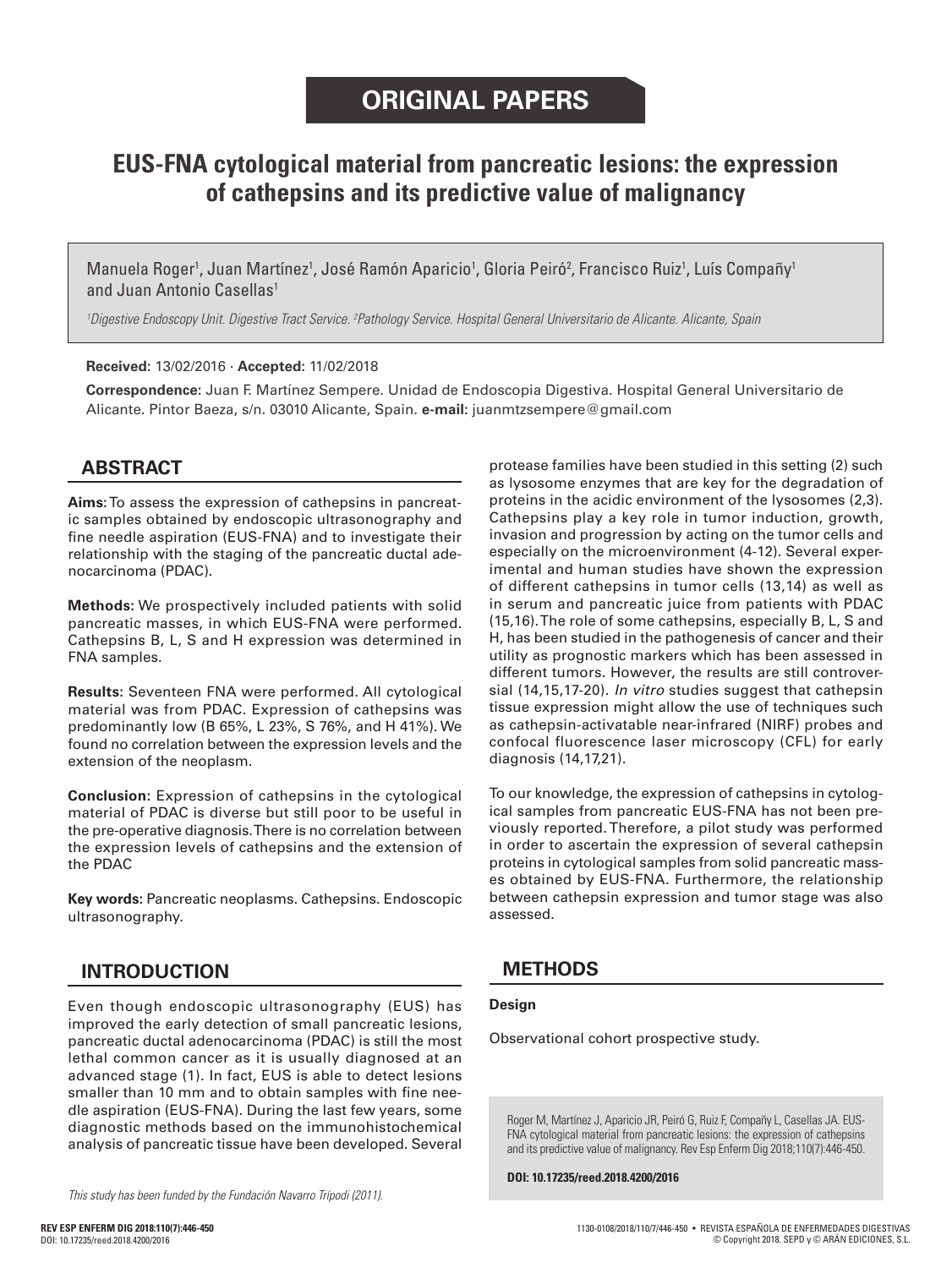#### **Subjects**

Consecutive patients that underwent EUS-FNA for a solid pancreatic lesion from March 2012 to December 2013 were included in the study. Patients that did not meet the previous requirements, with contraindications for FNA, did not sign the informed consent for the study or those with insufficient or inadequate histological material to perform the immunohistochemical studies were excluded. Informed consent was obtained at the time of the EUS-FNA procedure. All procedures were performed in accordance with the Good Clinical Practice guidelines and according to the ethical principles for medical research involving human subjects set forth by the Declaration of Helsinki. The study was approved by the local Ethics Committee.

#### **Methods**

- *Sample collection:* EUS was performed using a linear echoendoscope (GF-UC140P, Olympus America, Inc, Center Valley, Pa). Once the lesion was localized, FNA was performed using 22-gauge needle (Boston Scientific, Natick, Mass) without the presence of on-site cytopathology. The aspirated material was extended onto several glass slides and were fixed with alcohol for a subsequent review. In addition, the clots and solid fragments were embedded in formalin for assessment by cell block preparation. Additional passes to obtain more sample was left to the discretion of the endosonographer. A final diagnosis of the lesion was determined by analyzing the surgical specimen in patients that underwent surgery, cytology, histology findings or clinical monitoring. The expression of cathepsins was also analyzed in resected surgical specimen. Lesion size and location in the pancreas were determined by the EUS findings. The stage of the malignant lesions was based on the TNM classification (22).
- *Material selection:* After the conventional cytological staining (Hematoxilin & Eosin) determined the diagnosis of the lesion, all the cytological preparations from cell blocks were examined; besides, the most representative lesion areas were located. A tissue microarrays (TMA) was built with two punches of 1 mm of representative tissue from each patient, from cell blocks and surgical specimens of the pancreatic lesions. A TMA of normal and tumor was also prepared tissue from other organs, including the pancreas and was used to optimize (concentrations and adequate incubation time) the commercial antibodies (Ab) (case control TMA).
- Immunohistochemical study:
	- *Optimization of commercial, primary Ab:*

The antibodies included: Mouse cathepsin H Antibody (clone: Pol Goat IgG; dilution 1:80; supplier R&D; pretreatment: citrate buffer pH9; incubation 10 min, RT; method EnVisionFLEX). Antihuman cathepsin L Antibody (clone: Pol Goat IgG; dilution 1:80; supplier R&D; pretreatment: citrate buffer pH9; incubation 10 min, RT; method EnVision-FLEX). Human cathepsin B biotinylated Antibody (clone: Pol Goat IgG; dilution 1:40; supplier R&D; pretreatment: citrate buffer pH9; incubation 30 min, RT; method Streptavidin-HRP). Human cathepsin L

biotinylated Antibody (clone: Pol Goat IgG; dilution 1:20; supplier R&D; pretreatment: citrate buffer pH9; incubation 30 min, RT; method Streptavidin-HRP). In the case of the primary Ab of cathepsins H and L, a secondary Ab (polyclonal rabbit anti-goat/HRP; DakoCytomation) was applied at a concentration of 1:80 for 10 minutes.

*– Immunohistochemical method and results evaluation:*

Immunohistochemistry was performed on 4-micron formalin-fixed and paraffin-embedded sections from the TMAs using standard techniques (Dako-Cytomation). The evaluation of expression levels (cytoplasm) was semi-quantitative, according to the percentage (0-100%) of neoplastic epithelial cells and the staining intensity (0,1+,2+,3+) for all the cathepsins (H,L,B and S). For the purpose of the study, staining 0-1+ was considered no expression and 2+-3+ expression/overexpression.

#### **Variables of the study**

- *Independent variables:* demographics, definitive diagnosis of the lesion, characteristic of the lesion (size, anatomical location), outcome
- *Dependent variables:* expression of cathepsin (B, S, L, H) in cytological and tissue samples, tumor stage at the time of EUS-FNA.

All the variables were collected in a spreadsheet designed for the purpose.

#### **Statistical analysis**

The differences in every clinical, cytological or histological and immunohistochemical variables were assessed. A relative frequency as a percentage was used for qualitative variables and mean and standard deviation or median and percentiles 25 and 75 according to the distribution type was used (parametric or non-parametric) for quantitative variables. The Chi-Square Test and Fisher's Exact Test was used to assess the correlation between the immunohistochemical data and the clinical-pathological factors, when necessary. Statistical significance was set at p < 0.05.

## **RESULTS**

Thirty-seven FNA procedures were performed in pancreatic lesions. Adequate material for a cytological diagnosis was acquired in 35 cases (94%), this included 28 PDAC, 6 benign lesions and 1 solid pseudopapillary tumor. However, a valid sample for the immunohistochemical study was only obtained in 17 cases (48% from valid samples for cytological assessment). During the study period, six patients underwent curative surgical treatment, seven did not receive this treatment and four could not be monitored as they were from another hospital. The expression of cathepsin was also determined in the surgical specimen in three patients who underwent surgery. Table 1 shows the characteristics of the patients included in the study. All lesions with cytological material had a definitive diagnosis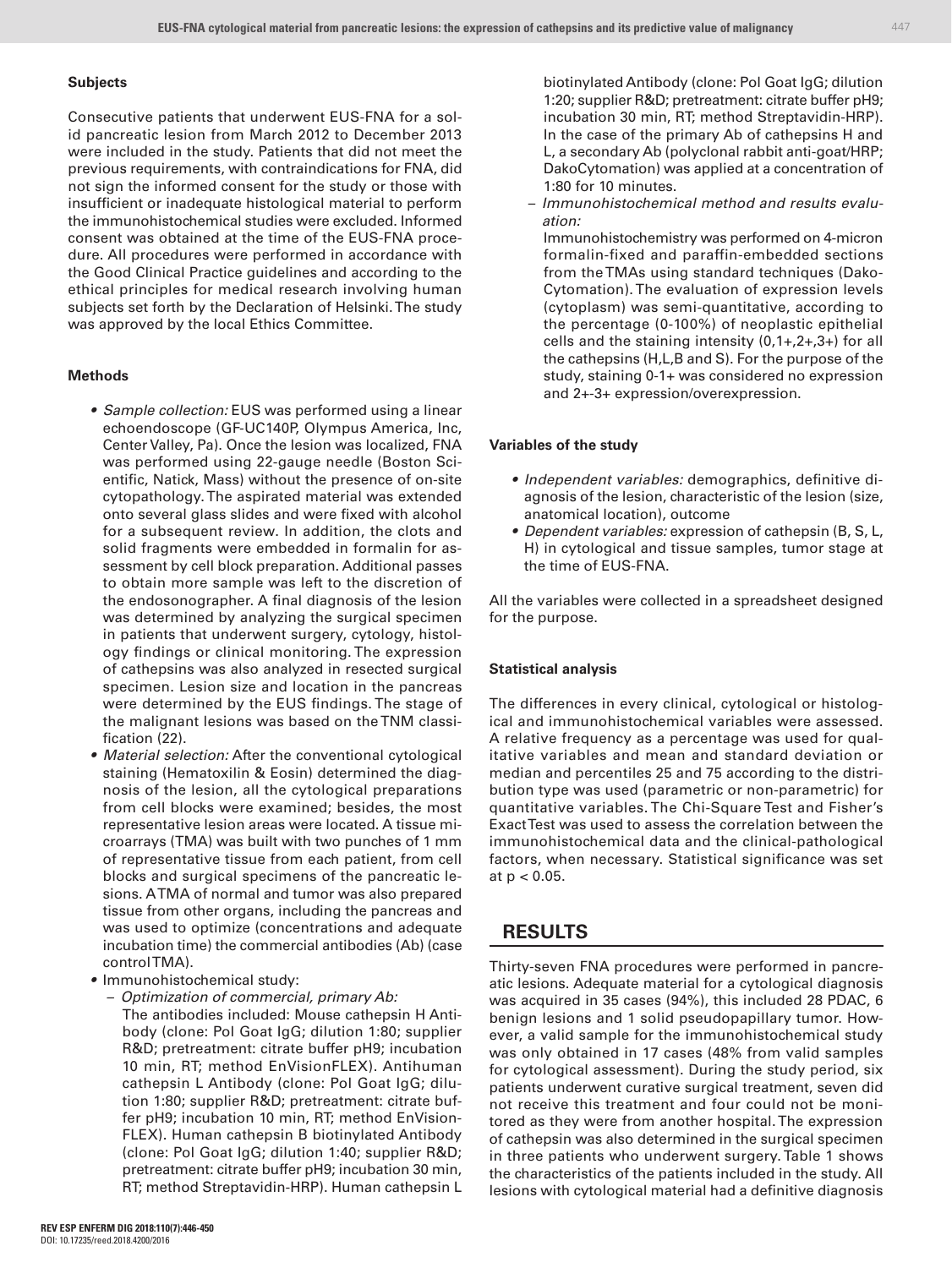| rasio il ondraotonotico or the patiente and paneroatio<br>lesions |                |
|-------------------------------------------------------------------|----------------|
| $Sex [M/F n (\%)]$                                                | 14(82)/3(18)   |
| Age (years $X \pm SD$ )                                           | $65.7 \pm 9.4$ |
| Final diagnosis [n (%)]                                           | PDAC 17 (100)  |
| Size of lesions (mm; $X \pm SD$ )                                 | $28.1 \pm 25$  |
|                                                                   |                |

|         | <b>Table 1.</b> Characteristics of the patients and pancreatic |  |  |
|---------|----------------------------------------------------------------|--|--|
| lesions |                                                                |  |  |

| Age (years X ± SD)                    | $65.7 \pm 9.4$ |  |
|---------------------------------------|----------------|--|
| Final diagnosis [n (%)]               | PDAC 17 (100)  |  |
| Size of lesions (mm; $X \pm SD$ )     | $28.1 \pm 25$  |  |
|                                       | Head 15 (88)   |  |
| Affected area in the pancreas [n (%)] | Body 1 (6)     |  |
|                                       | Tail 1 (6)     |  |
| Surgery [n (%)]                       | $6(46)$ *      |  |
|                                       | 16(35)         |  |
| Stage (TNM) [n (%)]                   | III 2(12)      |  |
|                                       | IV A 7 (41)    |  |
|                                       | IV B 2 (12)    |  |



of adenocarcinoma. Among the 17 patients, most lesions were located in the head of the pancreas with an average size of 28 mm. As usual in this type of cancer, most tumors had already spread at diagnosis, therefore only six patients underwent a resection of the lesion (Table 1).

The expression of cathepsin was generally low (Fig. 1). The expression levels of cathepsins B and S were higher (65% and 76%, respectively) than H and L (41% and 23%, respectively) in pancreatic adenocarcinomas. Nevertheless, the results in all cases were not sensitive enough to aid the diagnosis of these tumors. Of note, the expression of cathepsin was determined in both cytological and histological samples in three patients and a complete concordance of the results of cathepsins H and B were observed. However, there were discrepancies with regard to L (in one patient) and S (in two patients). Furthermore, there was no correlation between the expression of cathepsin and the extension of the neoplasia (Fig. 2). Only cathepsin B and S seemed to be expressed more frequently in more advanced stage tumors, although the differences were not statistically significant.



**Fig. 1.** *Expression of cathepsin in the cytological material from PDAC cases.*



\*p: n.s.

**Fig. 2.** *Relationship between the expression of cathepsin in cytological material and PDAC stage.*

#### **DISCUSSION**

Generally, most PDAC tumors have spread at the time of diagnosis. In addition, the only curative treatment of this tumor is surgery, which is far from satisfactory due to the rapid dissemination of the tumor. Small lesions can be detected and cytological samples obtained by EUS-FNA. This would help to diagnose the tumor at an earlier stage and theoretically decrease the high mortality rate (23). However, EUS-FNA has some limitations, especially due to the low sensitivity. Recently, molecular biological analysis (KRAS, MUC, p53, p16, S100P, SMAD4 and microRNAs) using specimens obtained by this procedure showed an improved accuracy of the diagnosis of pancreatic carcinoma (24). Cathepsins are lysosome enzymes involved in some stages of carcinogenesis (4-12). Previous studies have demonstrated an intense expression of different cathepsins in pancreatic tumor tissue, ranging from 70% up to 96%. Interestingly, our group recently found a significantly higher expression of cathepsin H, L, B and S in histological material from malignant pancreatic lesions compared to premalignant or benign lesions (25). However, cathepsin expression has not been reported in cytological samples and thus, this is the strength of our study. To our knowledge, this is the first study to assess the expression of cathepsin in cytological samples obtained by EUS-FNA. Interestingly, experimental in vivo studies have shown that the use of cathepsin-sensitive probes and a confocal microscope might help to detect this tumor at an early stage (14,21). These probes could be inserted through the instrument channel of the endoscope and the suspicious areas to be sampled are selected (26). This was the purpose of the present pilot study. Although previous reports of other molecular biological approaches with pancreatic specimens obtained by EUS-FNA were encouraging (24), our results were disappointing. We are aware that the main weakness of the current study is the small number of patients included in the study, only 17 patients with PDAC. The reasons for these poor results are diverse. Firstly, as this is a pilot study, the patient sample size is small ( $n = 17$ ). Attempts were made to include more patients but this was hampered due to the difficulties in obtaining valid and sufficient cytologi-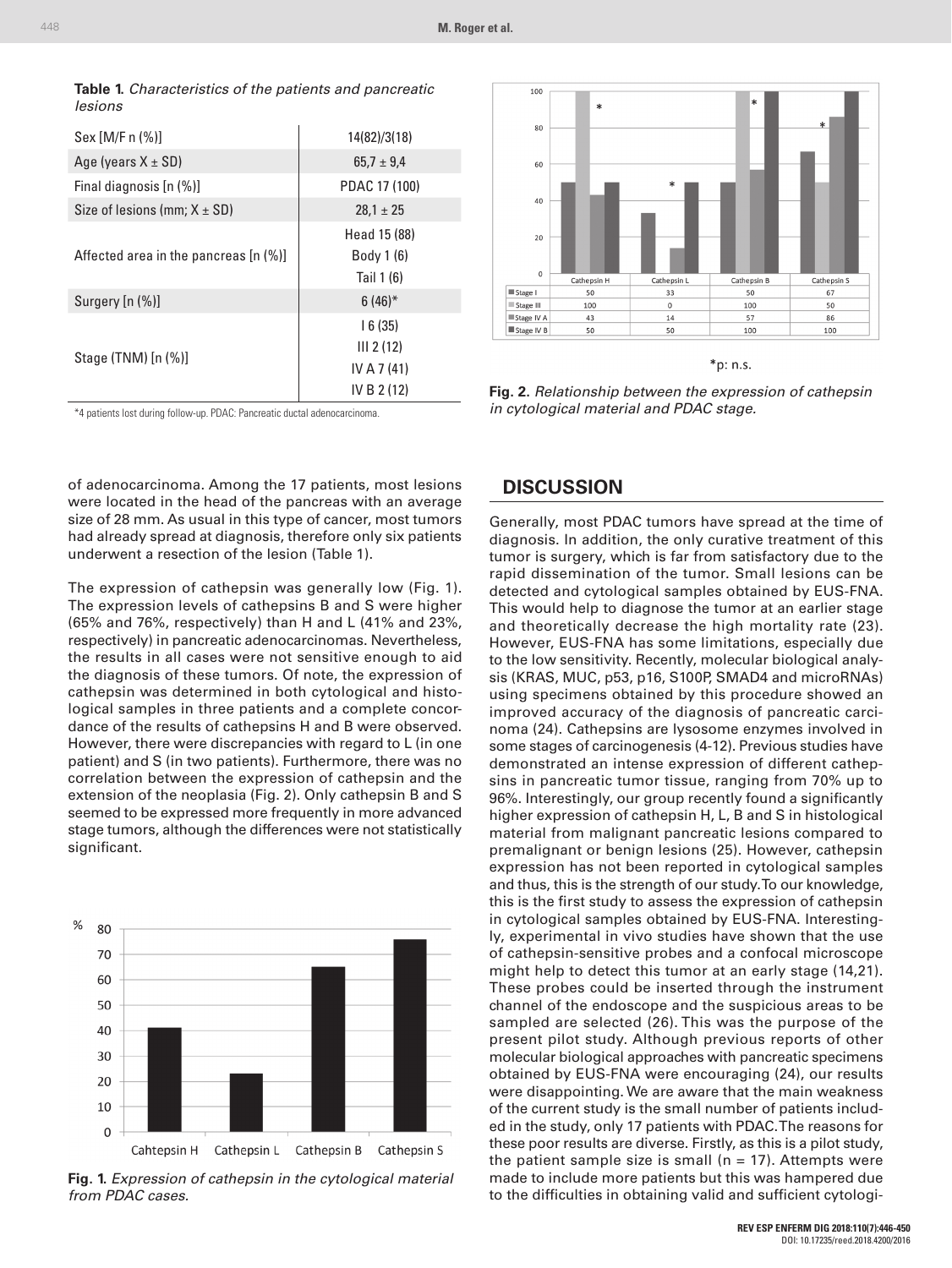cal material for the determination of cathepsin expression. Even though valid material was obtained for a conventional cytological diagnosis in 35 out of 37 FNA samples, there was insufficient material for additional immunohistochemical studies in 48% of the samples. Secondly, cathepsins are expressed both in epithelial and stromal pancreatic cells, however only epithelial cell expression was evaluated in this study. It is possible that the epithelial cells obtained by FNA were sufficient for the diagnosis, although they were not representative of the whole lesion. Furthermore, tumor heterogeneity has to be taken in consideration. In fact, we have previously reported cathepsin expression of 75% to 92% in malignant pancreatic histological material using the same technique (25). Therefore, these two factors could explain the differences in the expression of these proteases with respect to the results obtained from histological samples. In this regard, the discordance in the expression of cathepsin L and S between the cytological and histological samples from the same patients is remarkable. Despite the weaknesses of the present study, the low sensitivity restricts the role of this technique in the diagnosis of PDAC.

Generally, cathepsins play a role in oncogenesis at different levels, including tumor progression and distant dissemination (2-4,6-8,10,12,27,28). Therefore, from a theoretical point of view, the expression of these proteases is expected to be related with tumor dissemination. Accordingly, the expression of some cathepsins has been observed in positive lymph-nodes and distant metastasis (17,18). Interestingly, a correlation between the expression of cathepsin B and L with tumor extension at diagnosis and survival rate has been demonstrated (20). In contrast, we did not observe any association in our series of patients who underwent EUS-FNA. Although as previously mentioned, this may be due to the poor sample status and low sensitivity of the expression of some cathepsin proteins.

In conclusion, the expression of cathepsin in cytological material obtained by EUS-FNA of pancreatic adenocarcinoma in this pilot study is diverse and insufficient for a pre-operative diagnosis of this neoplasia. Moreover, there is no relation between the expression levels of cathepsin in the material obtained by EUS-FNA and the extension of the pancreatic tumor at diagnosis.

## **REFERENCES**

- 1. Ryan DP, Hong TS, Bardeesy N. Pancreatic adenocarcinoma. New Engl J Med 2014;371:1039-49. DOI: 10.1056/NEJMra1404198
- 2. Garcea G, Neal CP, Pattender CJ, et al. Molecular prognostic markers in pancreatic cancer: a systematic review. Eur J Cancer 2005;41:2213-36. DOI: 10.1016/j.ejca.2005.04.044
- 3. Turk B, Stoka V, Rozman-Pungercar J, et al. Apoptotic pathways: involvement of lysosomal proteases. Biol Chem 2002;383:1035-44. DOI: 10.1515/ BC.2002.112
- 4. Gocheva V, Wang HW, Gadea BB, et al. IL-4 induces cathepsin protease activity in tumor-associated macrophages to promote cancer growth and invasion. Genes Dev 2010;24:241-55. DOI: 10.1101/gad.1874010
- 5. Nomura T, Katunuma N. Involvement of cathepsins in the invasion, metastasis and proliferation of cancer cells. J Med Invest 2005;52:1-9. DOI: 10.2152/jmi.52.1
- 6. Vasiljeva O, Papazoglou A, Kruger A, et al. Tumor cell-derived and macrophage-derived cathepsin B promotes progression and lung metastasis of

mammary cancer. Cancer Res 2006;66:5242-50. DOI: 10.1158/0008-5472. CAN-05-4463

- 7. Aggarwal N, Sloane BF. Cathepsin B: multiple roles in cancer. Proteomics Clin Appl 2014;8:427-37. DOI: 10.1002/prca.201300105
- 8. Joyce JA, Hanahan D. Multiple roles for cysteine cathepsins in cancer. Cell Cycle 2004;3:1516-9. DOI: 10.4161/cc.3.12.1289
- 9. Reinheckel T, Peters C, Krüger A, et al. Differential impact of cysteine cathepsins on genetic mouse models of the novo carcinogenesis: cathepsin B as emerging therapeutic target. Front Pharmacol 2012;3:133. DOI: 10.3389/fphar.2012.00133
- 10. Sulpizio S, Franceschini N, Piatelli A, et al. Cathepsins and pancreatic cancer: the 2012 update. Pancreatology 2012;12:395-401. DOI: 10.1016/j. pan.2012.07.011
- 11. Hwang JH, Lee SH, Lee KH, et al. Cathepsin B is a target of hedgehog signaling in pancreatic cancer. Cancer Lett 2009;273:266-72. DOI: 10.1016/j. canlet.2008.08.028
- 12. Zhang C, Sun J, Liu D, et al. Preliminary research on the pathological role of cathepsin-B in subcutaneous heteroplastic pancreatic carcinoma in nude mice. Chin Med J 2009;122:2489-96.
- 13. Gopinathan A, de Nicola G, Frese K, et al. Cathepsin B promotes the progression of pancreatic ductal carcinoma in mice. Gut 2012;61:877-84. DOI: 10.1136/gutjnl-2011-300850
- 14. Von Burstin J, Eser S, Seidler B, et al. Highly sensitive detection of early-stage pancreatic cancer by multimodal near-infrared molecular imaging in living mice. Int J Cancer 2008;123:2138-47. DOI: 10.1002/ijc.23780
- 15. Leto G, Tumminello FM, Pizzolanti G, et al. Lysosomal aspartic and cysteine proteinases serum levels in patients with pancreatic cancer or pancreatitis. Pancreas 1997;14:22-7. DOI: 10.1097/00006676-199701000-00004
- 16. Azuma T, Hirai M, Ito S, et al. Expression of cathepsin E in pancreas: a possible tumor marker for pancreas, a preliminary report. Int J Cancer 1996;67:492-7. DOI: 10.1002/(SICI)1097-0215(19960807)67:4<492::AID -IJC5>3.0.CO;2-N
- 17. Cruz-Monserrate Z, Abd-Elgaliel W, Grote T, et al. Detection of pancreatic tumours and precursor lesions by cathepsin E activity in mouse models. Gut 2012;61;1315-22.
- 18. Ohta T, Terada T, Nagakawa T, et al. Pancreatic trypsinogen and cathepsin B in human pancreatic carcinomas and associated metastasic lesions. Br J Cancer 1994;69:152-6. DOI: 10.1038/bjc.1994.25
- 19. Niedergethmann M, Hildenbrand R, Wolf G, et al. Angiogenesis and cathepsin expression are prognostic factors in pancreatic adenocarcinoma after curative resection. Int J Pancreatol 2000;28:31-9. DOI: 10.1385/ IJGC:28:1:31
- 20. Niedergethmann M, Wostbrock B, Sturm JW, et al. Pancreatic impact of cysteine proteases cathepsin B and cathepsin L in pancreatic adenocarcinoma. Pancreas 2004;29:204-11. DOI: 10.1097/00006676-200410000- 00005
- 21. Eser S, Messer M, Eser P, et al. In vivo diagnosis of murine pancreatic intraepithelial neoplasia and early-stage pancreatic cancer by molecular imaging. PNAS 2011;108:9945-50. DOI: 10.1073/pnas.1100890108
- 22. Exocrine and endocrine pancreas. En: Edge SB, Byrd DR, Compton CC, Fritz AC, reene FL, Trotti III A, editors. AJCC Cancer Staging Manual. 7th edition; 2010. pp. 241-50.
- 23. Mizuno N, Hara K, Hijioka S, et al. Current concept of enscopic ultrasound-guided fine needle aspiration for pancreatic cancer. Pancreatology 2011;11(Suppl 2):40-6. DOI: 10.1159/000323502
- 24. Kato K, Kamada H, Fujimori T, et al. Molecular biologic approach to the diagnosis of pancreatic carcinoma using specimens obtained by EUS-guided fine needle aspiration. Gastroenterology Research Practice 2012;2012:1-7. DOI: 10.1155/2012/243524